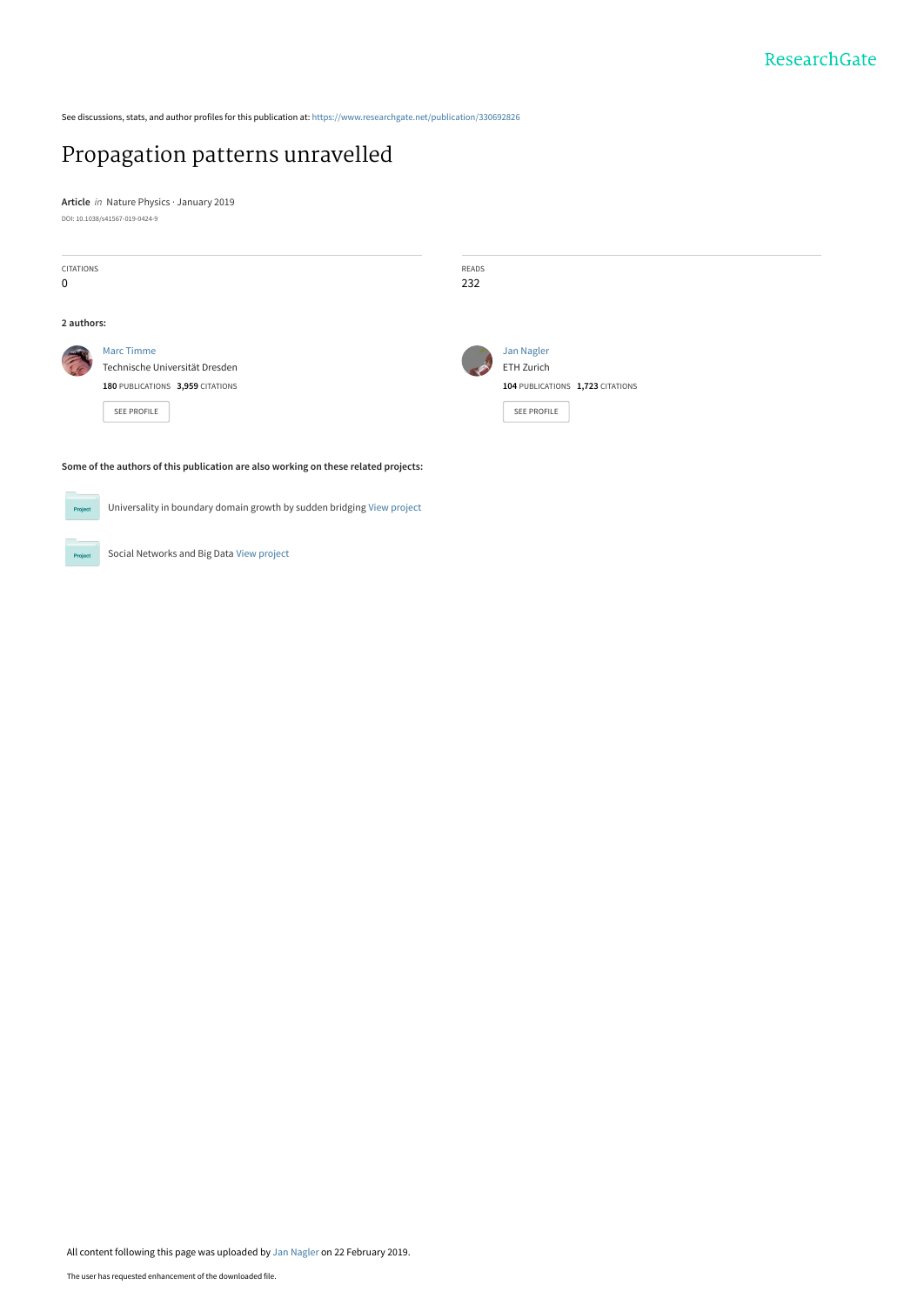**news & views**

### NETWORK SCIENCE

# Propagation patterns unravelled

From disease proliferation to cell functioning, spreading dynamics on networks impact many collective phenomena. The joint contributions of the interaction structure and local dynamics have now been disentangled, revealing three distinct types of spreading pattern.

## Marc Timme and Jan Nagler

In a cell, changes in the abundance of one<br>protein generate transient alterations<br>of activity patterns throughout its<br>biochemical reaction network. Analogously, n a cell, changes in the abundance of one protein generate transient alterations of activity patterns throughout its following a local outbreak, infectious diseases may spread to distant places as a result of human travel. In these distributed networked systems, a change that has occurred earlier at a given location affects other units — here, the abundance of one cellular component or a local human population — only after an induced signal has propagated across the network. The joint time evolution of the signals at all units yields a variety of complex spatiotemporal patterns. Yet, key collective properties of these modes of transient dynamics remain unknown. Now, writing in *Nature Physics*, Chittaranjan Hens and co-workers have revealed how the intrinsic dynamics of the units and of their interactions, as well as the topology of the interaction network, all participate in giving rise to qualitatively different types of spatiotemporal network pattern in response to localized changes<sup>[1](#page-2-0)</sup>. In the future, such insights might help to predict, contain or enhance signals spreading in networked dynamical systems.

Transient collective dynamics induced by local changes play a key role in a broad range of complex systems. The timing and strength of a received spreading signal are of particular importance. For instance, spatiotemporal patterns of spreading signals may determine the mode of operation of subcellular dynamics, lead to congested or free-flowing vehicle traffic, govern how diseases spread and whether power grids exhibit cascades of infrastructure outages. Understanding transient dynamics of networks also constitutes a topical mathematical problem, mainly because of the absence of any systematic theory for network transients from the perspective of dynamical systems.

Hens et al. combined numerical and mathematical analyses of a range of model dynamics and network topologies to reveal that many networked systems propagate transient signals in one of only few modes.



<span id="page-1-0"></span>

These modes were found to emerge from a delicate interplay between the influences of the nonlinear dynamics of (and among) the units, and the topology of their interactions. For example, some combinations of dynamics and topologies yield what the authors call distance-driven propagation, others yield degree-driven propagation (Fig. [1\)](#page-1-0).

For distance-driven propagation, the arrival time at one unit of a signal originating from another is largely determined by the length of the path covered by the signal. In particular, a unit's degree — the number of its neighbours as well as global properties of the topology hardly influence the pattern of signal arrival times in the network.

In contrast, for degree-driven propagation, the type of topology of the network dramatically influences the distribution of arrival times. They are all of the same order of magnitude in entirely random (Erdős–Rényi) networks, whereas for networks with broad degree distributions (that is, a large range in the number of neighbours of each unit), arrival times vary over several orders of magnitude. Intriguingly, signals may even arrive earlier at units that are more distant from the source — if distance is measured in terms of the number of intermediate units visited on the network.

The analysis by Hens et al. paves the way towards estimating an effective, temporal distance measure between any two units by linking the scaling behaviour across the fastest shortest path between them to properties of local dynamics for a given model. Compared with effective distance measures often considered in previous works, the authors' measure for temporal distance more closely integrates both topological and dynamical properties of a networked system.

The work of Hens et al. naturally complements recent progress on the